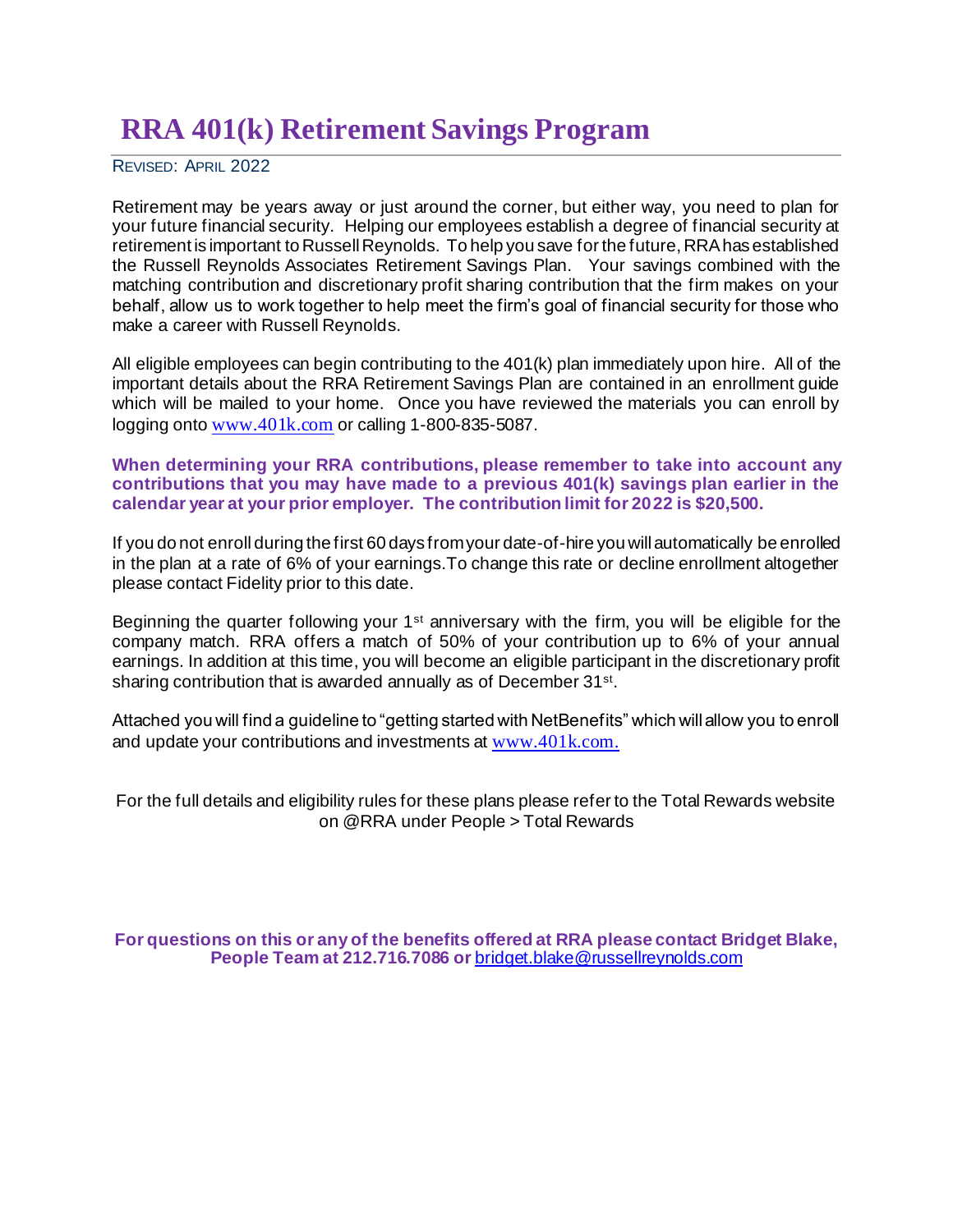# **Welcome to Russell Reynolds!**

As an employee of Russell Reynolds, you will be automatically enrolled in the Russell Reynolds Associates Retirement Savings Plan, provided you are age 21. Our retirement savings plan offers you a convenient, tax-advantaged way to save for the future. It's a benefit that's too good to miss.

Helping our employees establish a degree of financial security at retirement is important to Russell Reynolds. To help you save for the future, RRA has established the Russell Reynolds Associates Retirement Savings Plan. Your savings combined with the matching contribution and discretionary profit sharing contributions that the firm makes on your behalf, allow us to work together to help meet the firm's goal of financial security for those who make a career with Russell Reynolds.

#### **Join a plan that can make a difference in your financial future**

Russell Reynolds realizes that sometimes the toughest part of saving for the future is actually getting started. All new employees can join the Russell Reynolds Associates Retirement Savings Plan immediately. All of the important details about the Russell Reynolds Associates Retirement Savings Plan are contained in an enrollment guide, which will be mailed to your home by Fidelity. Once you have reviewed the enrollment materials from Fidelity Investments, you can enroll by logging onto [www.401k.com](http://www.401k.com/) or calling 1-800-835-5087.

**When determining your RRA contributions, please remember to take into account any contributions you may have made to a previous 401(k) savings plan earlier in the calendar year at your prior employer.**

For the Plan Year 2022, your total 401(k) contributions cannot exceed the individual 402(g) limit of \$20,500 for the entire year. As a result, you must subtract any contributions you made to another plan earlier in the year before you joined Russell Reynolds. Here's how it works:

#### *For illustrative purposes only*

| $2022$ IRS 401(k) limitation                                               | \$20,500          |
|----------------------------------------------------------------------------|-------------------|
| • Prior $401(k)$ contributions at ABC Company (January 1 - March 31, 2022) | $\frac{4,025}{ }$ |
| Remaining balance that can be contributed to the Russell Reynolds          |                   |
| Associates Retirement Savings Plan for the remainder of the year           | \$16,475          |

#### **An easy way to start saving: the Auto-Enrollment Program**

Because sometimes life gets too busy and we don't make time to do the things we should, we have implemented an auto-enrollment program, which will help you begin to save and continue to save.

Here's how it works:

- As a new employee, you will receive an enrollment guide directly from Fidelity which provides the details of the plan and your investment options. *After receiving this information, you may enroll immediately by going on line to Fidelity's NetBenefits® at* [www.401k.com](http://www.401k.com/).
- If you do not enroll immediately (after 60 days from your date-of-hire), you will be automatically enrolled at a pre-tax contribution rate of 6% and invested in the Vanguard Target Fund, which is based on your birth date and assumes a retirement age of 65. Please use the guidelines on the next page to determine which Vanguard Fund® your future contributions may be invested in. Keep in mind that the Funds provide asset allocation up to and during retirement, becoming gradually more conservative as each fund reaches its target retirement date. These funds are subject to the volatility of the financial markets in the U.S. and abroad and may be subject to the additional risks associated with investing in high yield, small cap and foreign securities. (For more information on the Vanguard Funds or other investment options, please consult your enrollment guide.)
- *Under the auto-enrollment scenario (as outlined in the second bullet above),* your payroll deductions will begin with the first paycheck following your  $60<sup>th</sup>$  day of hire.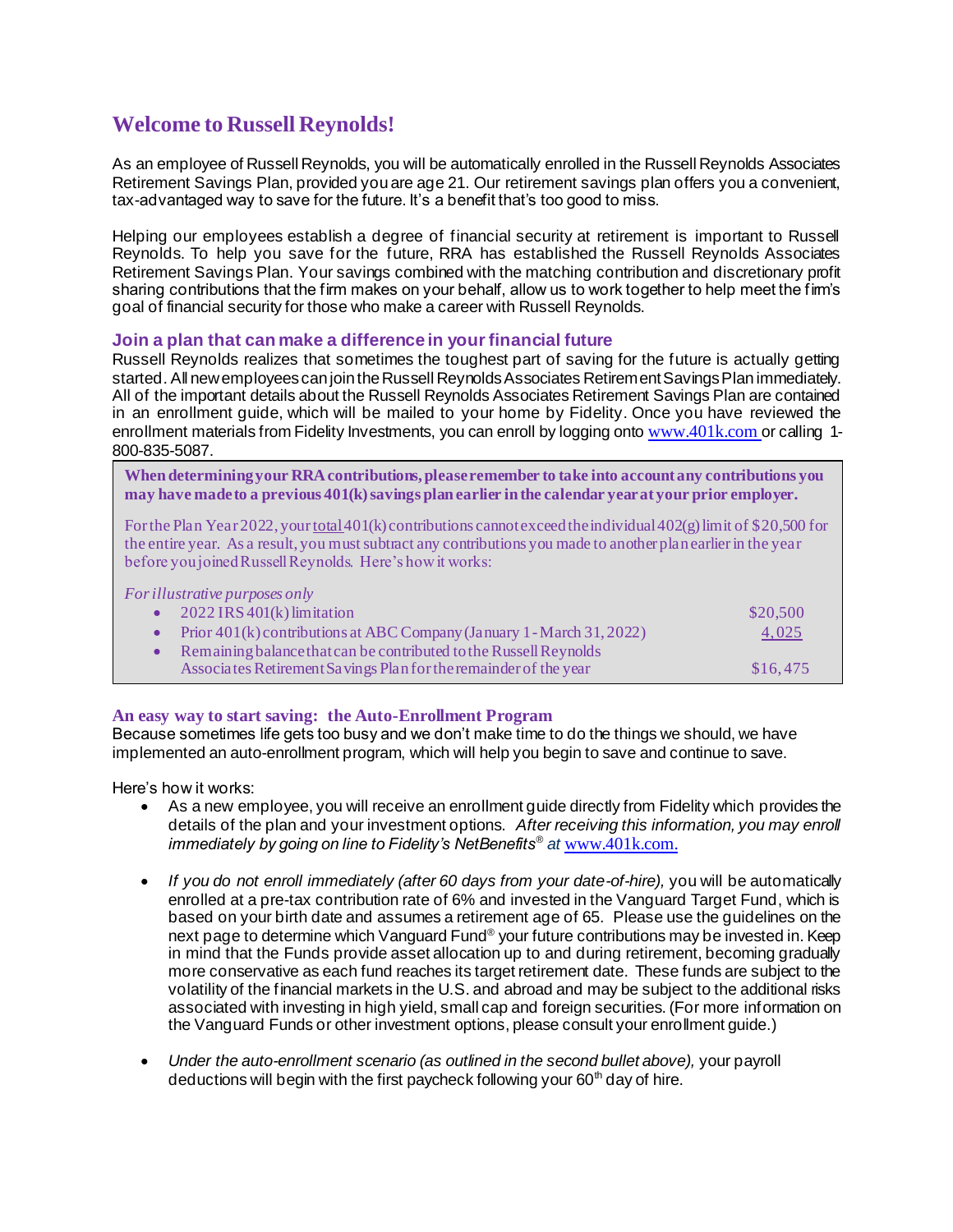|                                      | <b>Auto-enrollment</b>                   |
|--------------------------------------|------------------------------------------|
| If your date of hire is              | January 15                               |
| Your enrollment date is              | March 16                                 |
| <b>Your contributions will begin</b> | April 15 <sup>th</sup> (Nonexempt staff) |
|                                      | April 26 <sup>th</sup> (Exempt staff)    |

• Once you have been enrolled (either self-enrolled or auto-enrolled), you will receive a confirmation statement from Fidelity notifying you that you have been enrolled in the plan, your pre-tax contribution percent (6%, unless you have made an election to contribute a different percentage) and your investment selection. **Keep in mind, you may discontinue autoenrollment at any time. If you do not want to be auto-enrolled or would like to change/suspend your contribution percentage or modify your asset allocation, log onto Fidelity NetBenefits® at** [www.401k.com](http://www.401k.com/) **or call 1-800-835-5087.**

## **The Default Investment: Vanguard Target Funds**

Russell Reynolds wants to remind you that any future contributions to your account that are not directed to a specific investment option in the Plan will be invested in the Target Date Fund® based on the chart below.

#### *This applies only to those participants who do not make an investment election for their contributions.*

- Your future contributions will be invested in the Fund that has a target date closest to the year that you reach age 65 based on your date of birth.
- Please use the guidelines below to determine in which Vanguard Target Fund your future contributions may be invested. Keep in mind that the Freedom Funds provide asset allocation up to and during retirement, becoming gradually more conservative as each fund reaches its target retirement date. For more information on the Freedom Funds, log on to Fidelity NetBenefits<sup>®</sup> at [www.401k.com](http://www.401k.com/).

| Date Of Birth                                                   | <b>Retirement Date Range</b> | Vanguard Target Fund <sup>®</sup>        |
|-----------------------------------------------------------------|------------------------------|------------------------------------------|
| If no date of birth on file or<br>invalid date of birth on file | N/A                          | Vanguard Freedom Income Fund®            |
| 1/1/1900 - 12/31/1932                                           | Retired before 1997          | Vanguard Freedom Income Fund®            |
| 1/1/1938 - 12/31/1942                                           | $2003 - 2007$                | Vanguard Freedom 2005 Fund®              |
| $1/1/1943 - 12/31/1947$                                         | $2008 - 2012$                | Vanguard Freedom 2010 Fund®              |
| $1/1/1948 - 12/31/1952$                                         | $2013 - 2017$                | Vanguard Freedom 2015 Fund®              |
| 1/1/1953 - 12/31/1957                                           | $2018 - 2022$                | Vanguard Freedom 2020 Fund®              |
| 1/1/1958 - 12/31/1962                                           | $2023 - 2027$                | Vanguard Freedom 2025 Fund®              |
| $1/1/1963 - 12/31/1967$                                         | $2028 - 2032$                | Vanguard Freedom 2030 Fund®              |
| 1/1/1968 - 12/31/1972                                           | $2033 - 2037$                | Vanguard Freedom 2035 Fund®              |
| 1/1/1973 - 12/31/1977                                           | $2038 - 2042$                | Vanguard Freedom 2040 Fund®              |
| 1/1/1978 - 12/31/1982                                           | $2043 - 2047$                | Vanguard Freedom 2045 Fund <sup>SM</sup> |
| 1/1/1983 - 12/31/1987                                           | $2048 - 2052$                | Vanguard Freedom 2050 Fund <sup>SM</sup> |
| $1/1/1988 -$                                                    | $2053 -$                     | Vanguard Freedom 2055 Fund <sup>SM</sup> |

*Keep in mind that if you have designated an investment election for your contributions through Fidelity, this default schedule does not apply.*